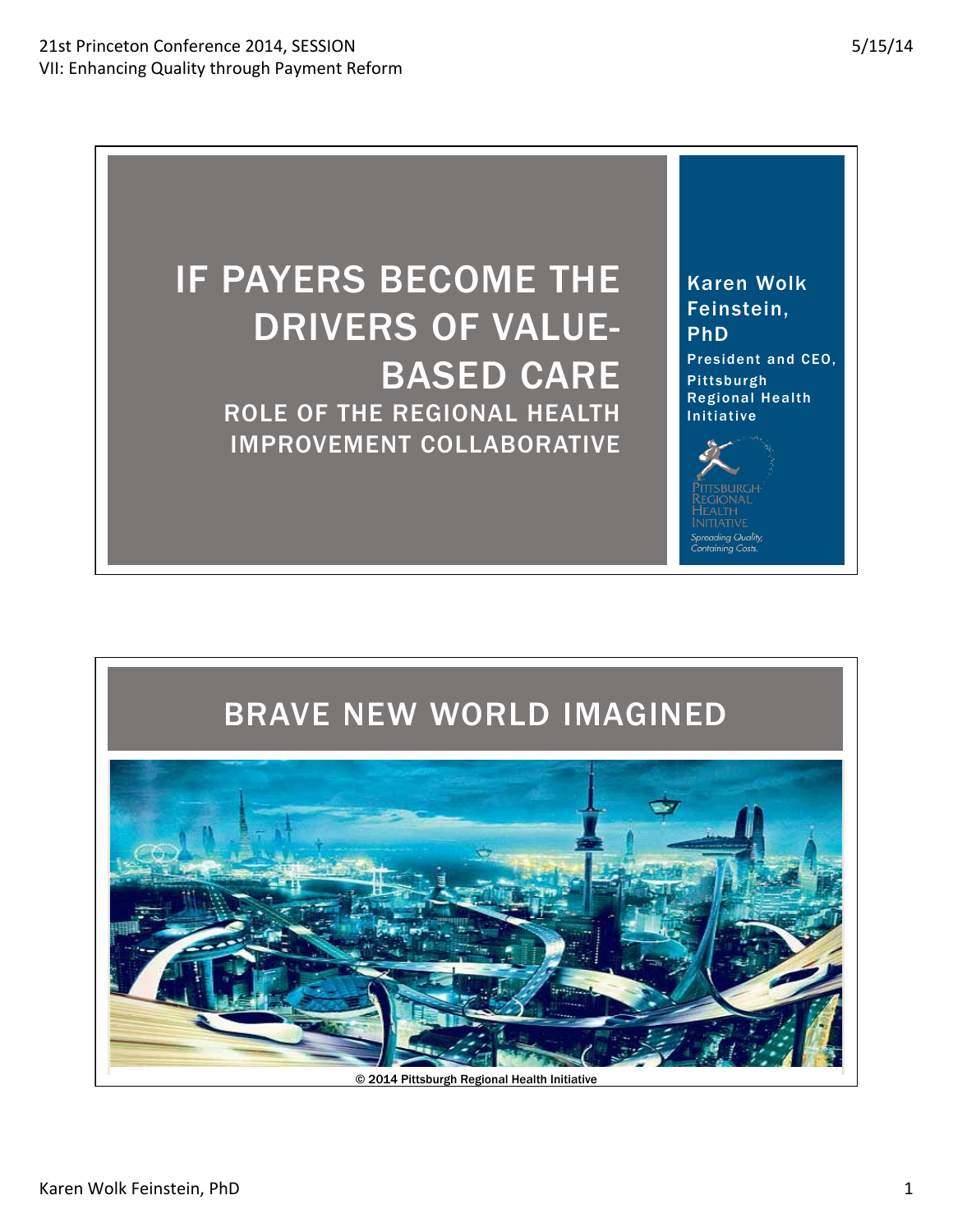

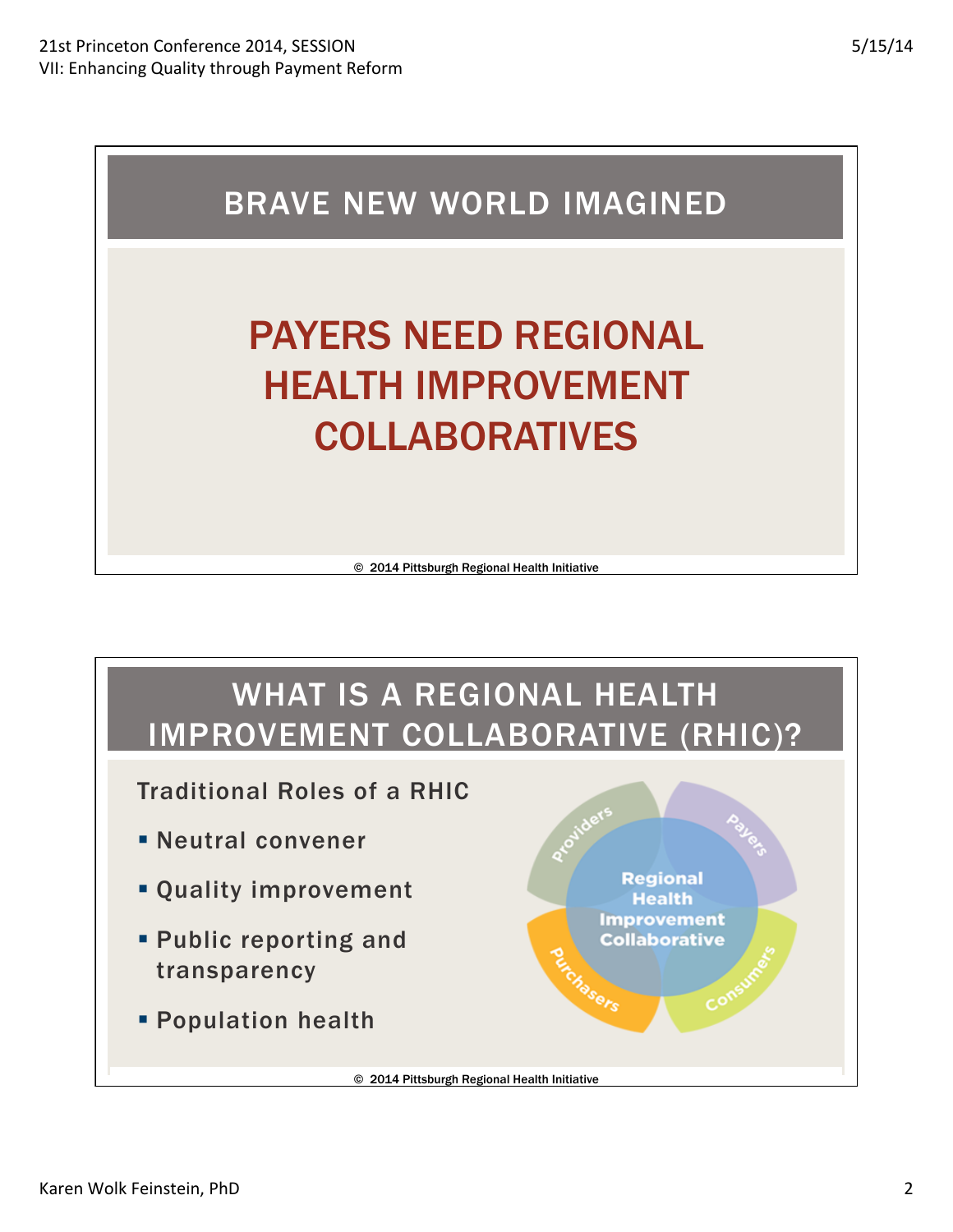

## *#1 KEEP REGIONAL HEALTHCARE SYSTEM OPEN AND TRANSPARENT*

© 2014 Pittsburgh Regional Health Initiative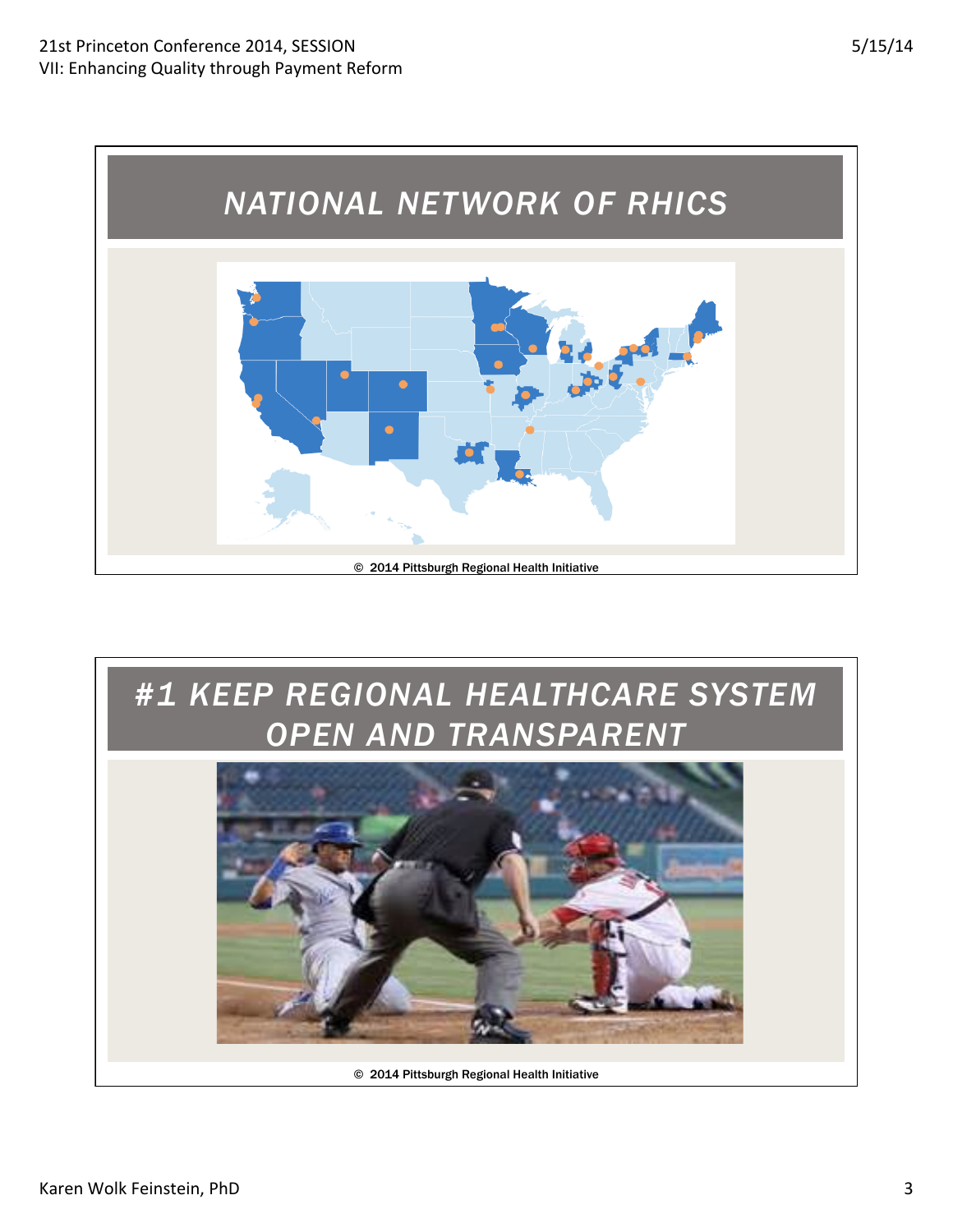

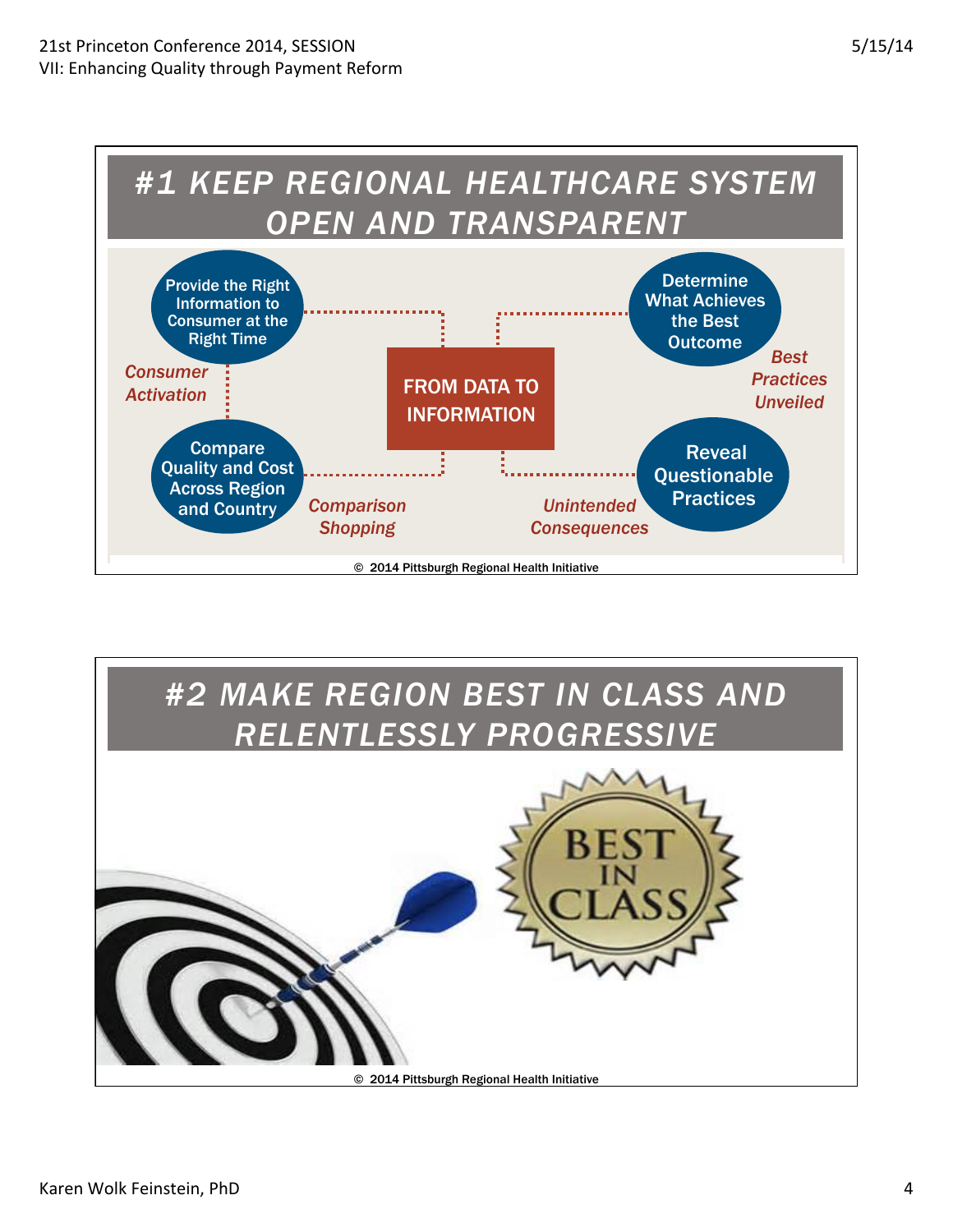

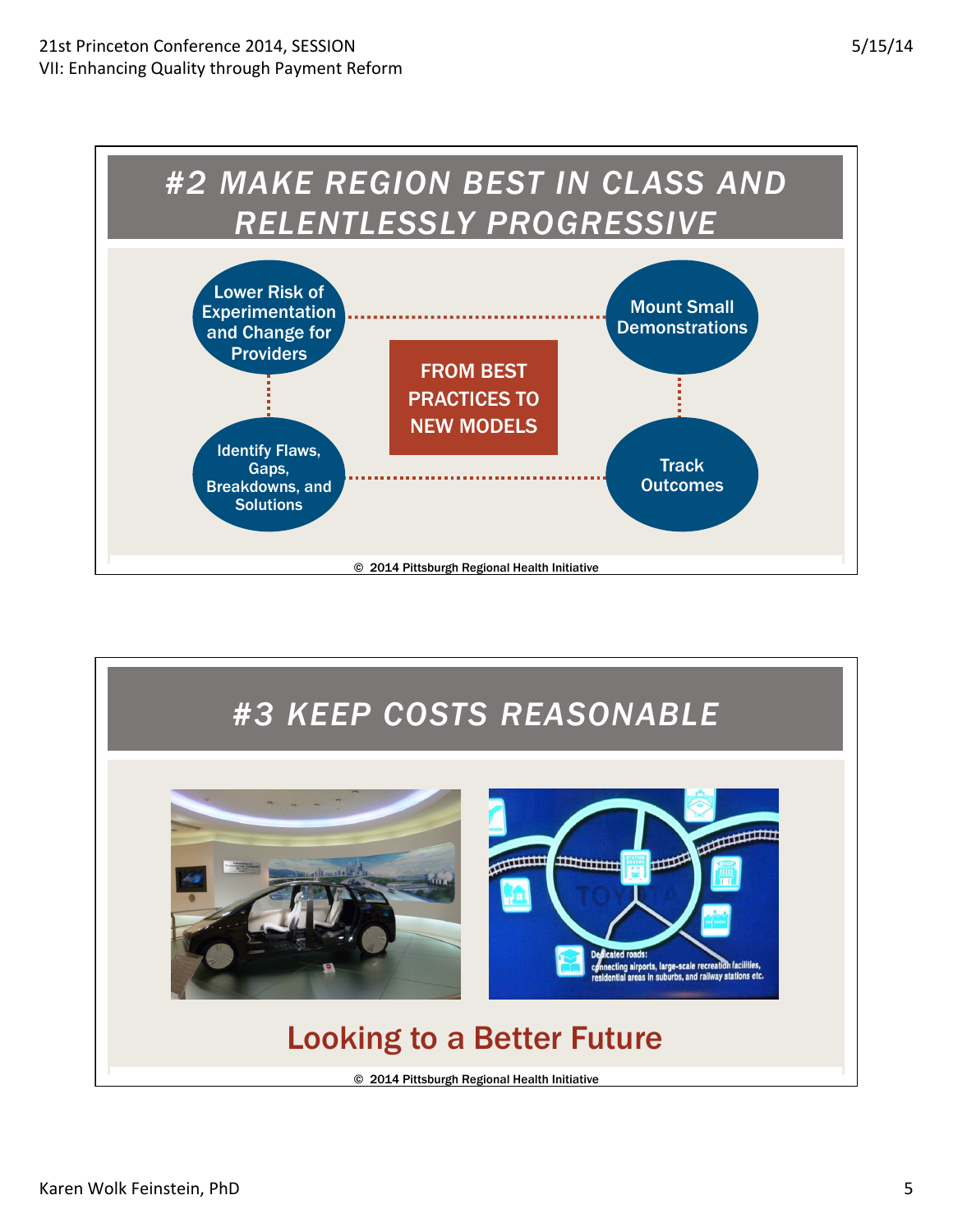

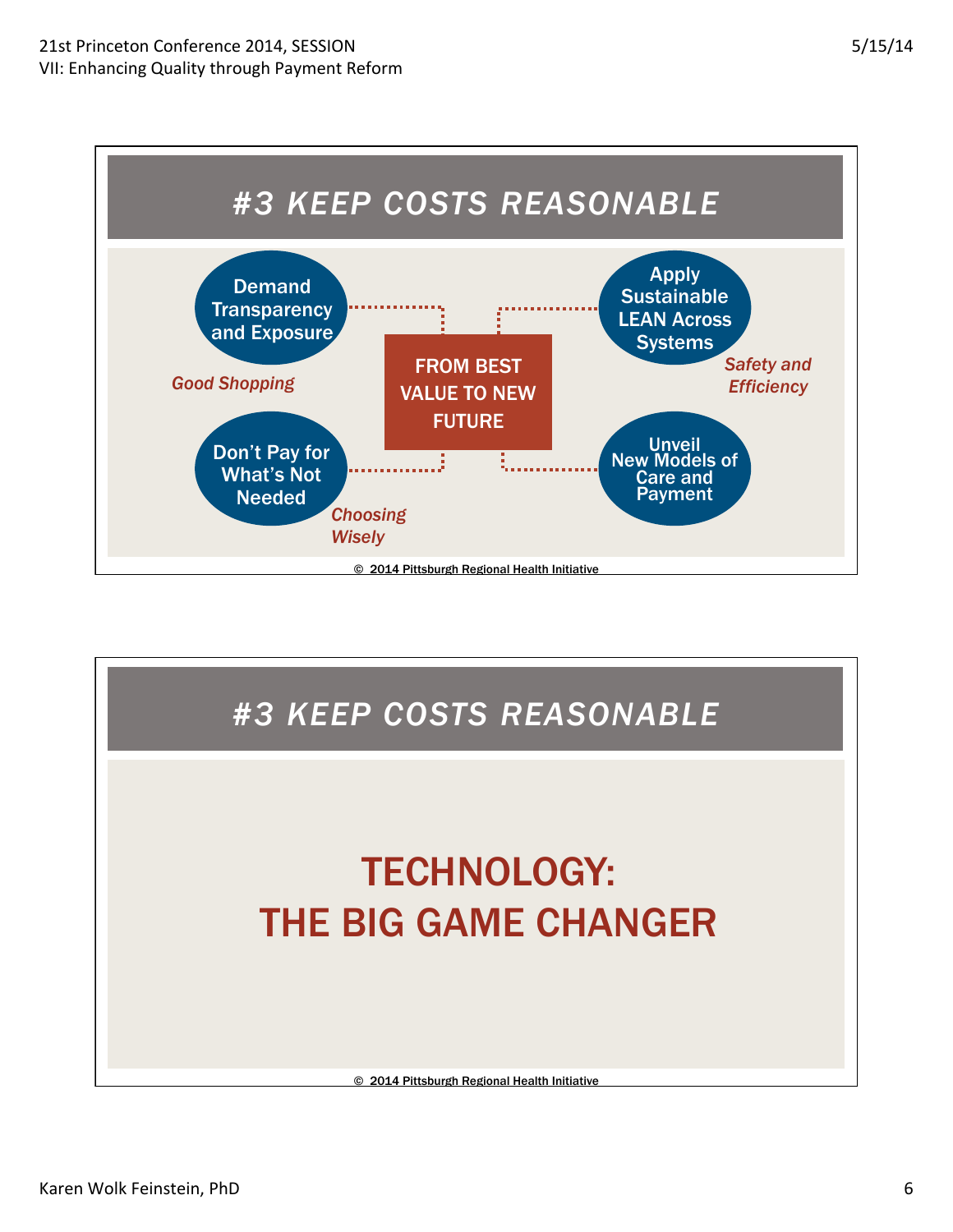

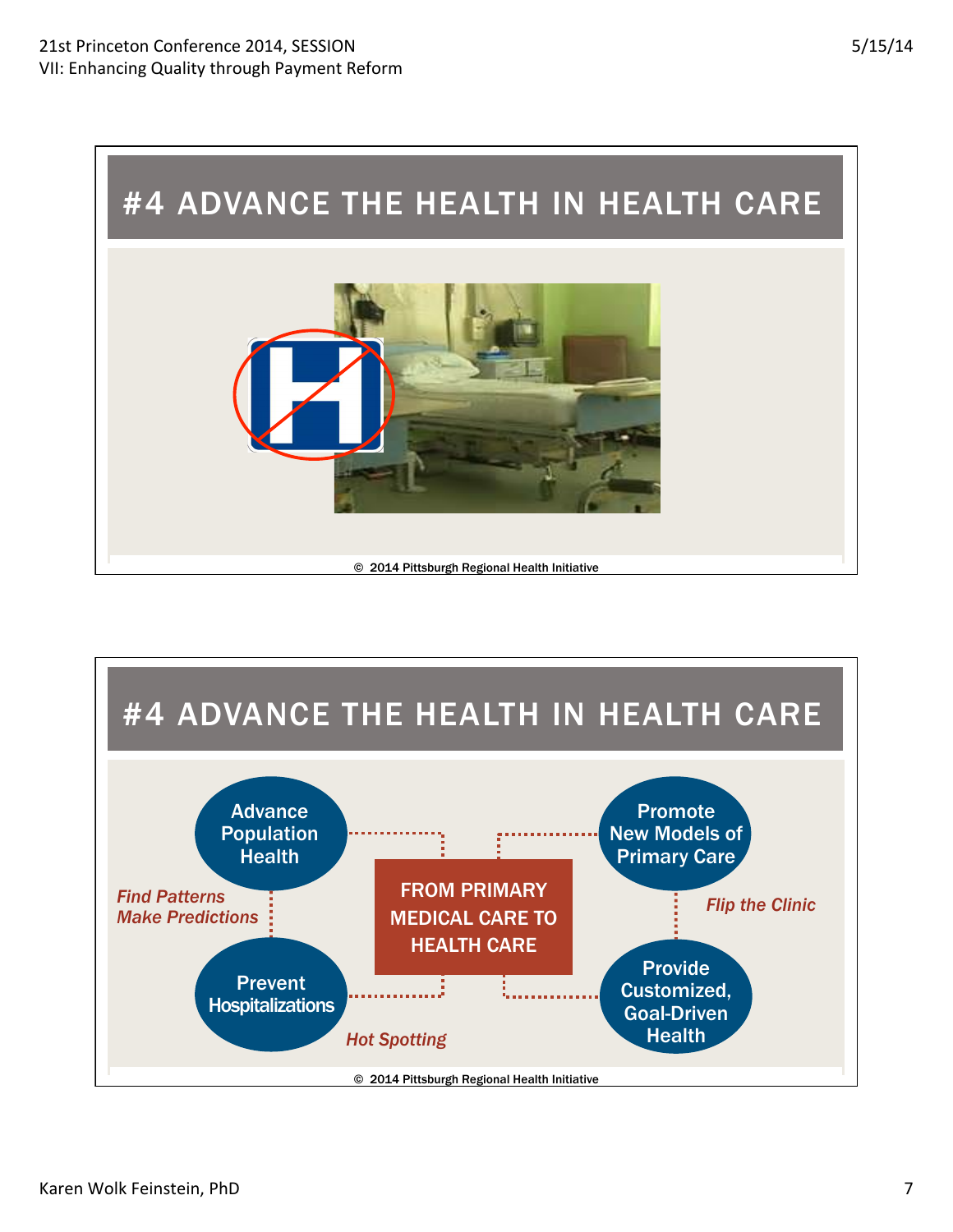